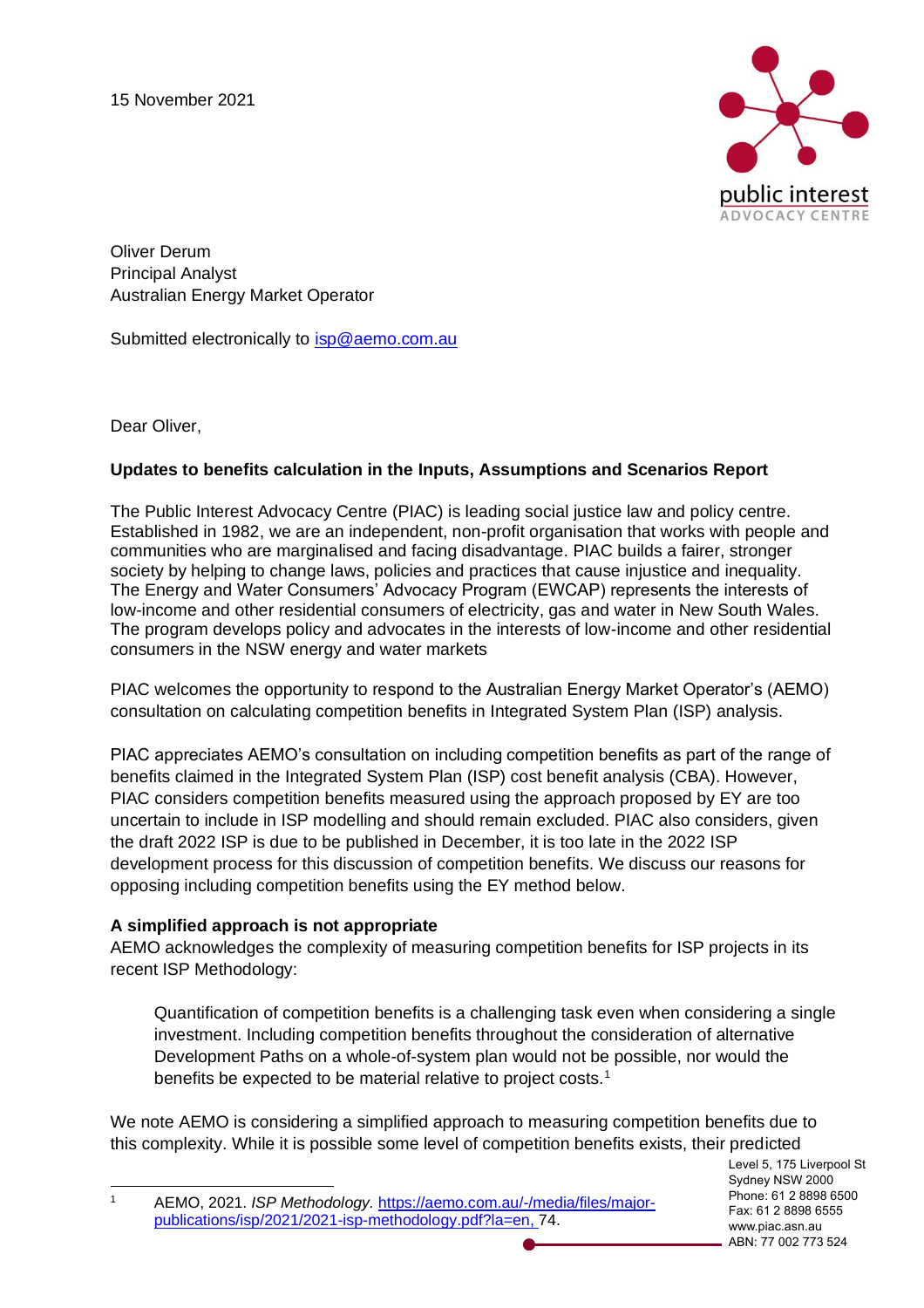timing and magnitude will be heavily influenced by the modelling input assumptions. Simplifying assumptions means the error bars surrounding the estimated benefits would be too large to be of any real use and certainly not fit to justify large network expenditure.

### **Modelling assumptions need more rigour**

PIAC strongly supports the critique of the modelling assumptions provided by Shell Energy in its submission to this consultation. We highlight a number of key points which should dissuade AEMO from using the EY approach.

The current scale and rate of change in the NEM makes it increasingly challenging to make valuable assumptions regarding potential generator bidding strategies over the modelling period. Bidding outcomes post the recent change to 5-minute settlement are in flux with the impact of this change still to be fully understood by participants. In the medium term, a capacity mechanism of some description, as recommended by the Energy Security Board in its Post-2025 market design work, would majorly change the economics of generation and generators' bidding strategies. The simplified models EY has proposed could be obsolete within as little as 12-24 months.

The existing assumptions around which participants are strategic bidders and to what extent are contentious and not necessarily accurate and robust. There is no defined selection or analysis criteria for EY's choice of strategic bidders or the level of strategic bidding. As such, we do not consider it reasonable to use this generically for the ISP. There can be strategic players in each market at different times and strategic bidding is not guaranteed to occur at any time. We recommend AEMO undertake additional consultation and analysis regarding input assumptions prior to commencement of any modelling of competition benefits. The choice of strategic participants and the level of strategic choice allowed is the most critical and contentious part of competition benefits modelling and must be subject to rigorous and transparent consultation.

The assumption demand is materially elastic in response to falls in electricity prices is unlikely. People (and businesses) generally reduce energy costs by making investments in resources like solar PV and energy efficiency. These investments have long lives and, while they are operating, would likely make energy demand fairly inelastic to prices. Further, the study EY references to support its assumptions on demand elasticity focusses on responses to increases in prices, not decreases, and its conclusions should not be applied in the case of falling wholesale prices.

The long-term benefits of a reduction in wholesale prices are not clear. If a Candidate Development Path (CDP) reduces wholesale prices materially this is likely to disincentivise generation investment, which may in turn push wholesale prices back up.

### **Risks of over-stating benefits**

PIAC is deeply concerned these highly uncertain competition benefits will be used to justify network projects that may otherwise not produce a net benefit. While any project published in the ISP would still be subject to a comprehensive cost-benefit analysis, the presence of the project in the ISP allows for the Regulatory Investment Test for Transmission (RIT-T) process to be shortened. In completing any subsequent RIT-T process the proponent is also allowed to utilise benefit modelling outcomes from the ISP. The costs of transmission projects are definite and passed onto consumers but the benefits to consumers only accrue in theory over several years. Consumers face certain costs, but uncertain benefits.

The decision to include competition benefits or not, based on the proposed methodology, also appears to create an asymmetry. If preliminary modelling suggests that a material competition benefit exists, it can and would be included. However, if modelling were to show that there was